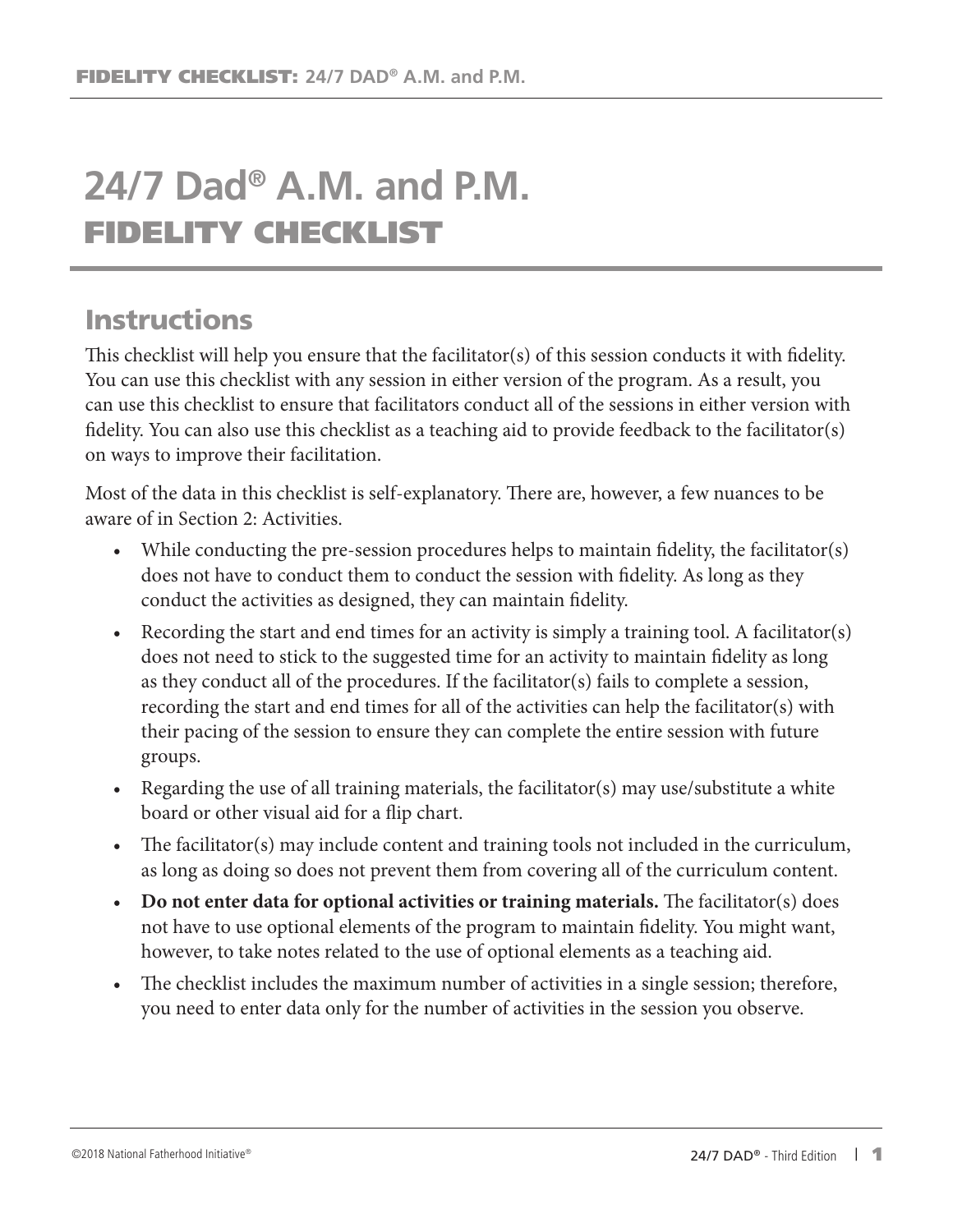To prepare to observe this session, you should complete your own pre-session procedures!

- Bring a copy of the 24/7 Dad<sup>®</sup> Facilitators Manual—A.M. or P.M. depending on the version of the program you'll observe—so that you can follow along. You won't be able to observe and complete the checklist without it.
- Bring a pad of paper or device (e.g. laptop) on which to take notes. Taking notes will help you add depth to your observation and help you explain some of the data you enter. If the facilitator(s) does not cover all of the procedures in order, for example, you can note which procedure(s) they didn't cover.
- Bring a watch or stopwatch to record the start and end times for the session and each activity.
- In Section 1: Session, prefill as much information as you can.
- In Section 2: Activities, prefill the session number portion of the activity number. If you will observe Session 2, for example, enter a "2" before ".1," ".2," etc.

## **Section 1 / Session:**

- 24/7 Dad<sup>®</sup> Version  $\Box$  A.M.  $\Box$  P.M.
- Number & Name
- Date
- Organization
- Facility/Location
- Observer
- Facilitator
- Co-Facilitator
- Number of Dads
- Start Time
- End Time

## **Section 2 / Activities:**

• Did the facilitator(s) prepare for the activities by conducting all of the pre-session procedures?

❏ **Yes** ❏ **No**

- Did the facilitator(s) conduct all of the activities?
	- ❏ **Yes** ❏ **No**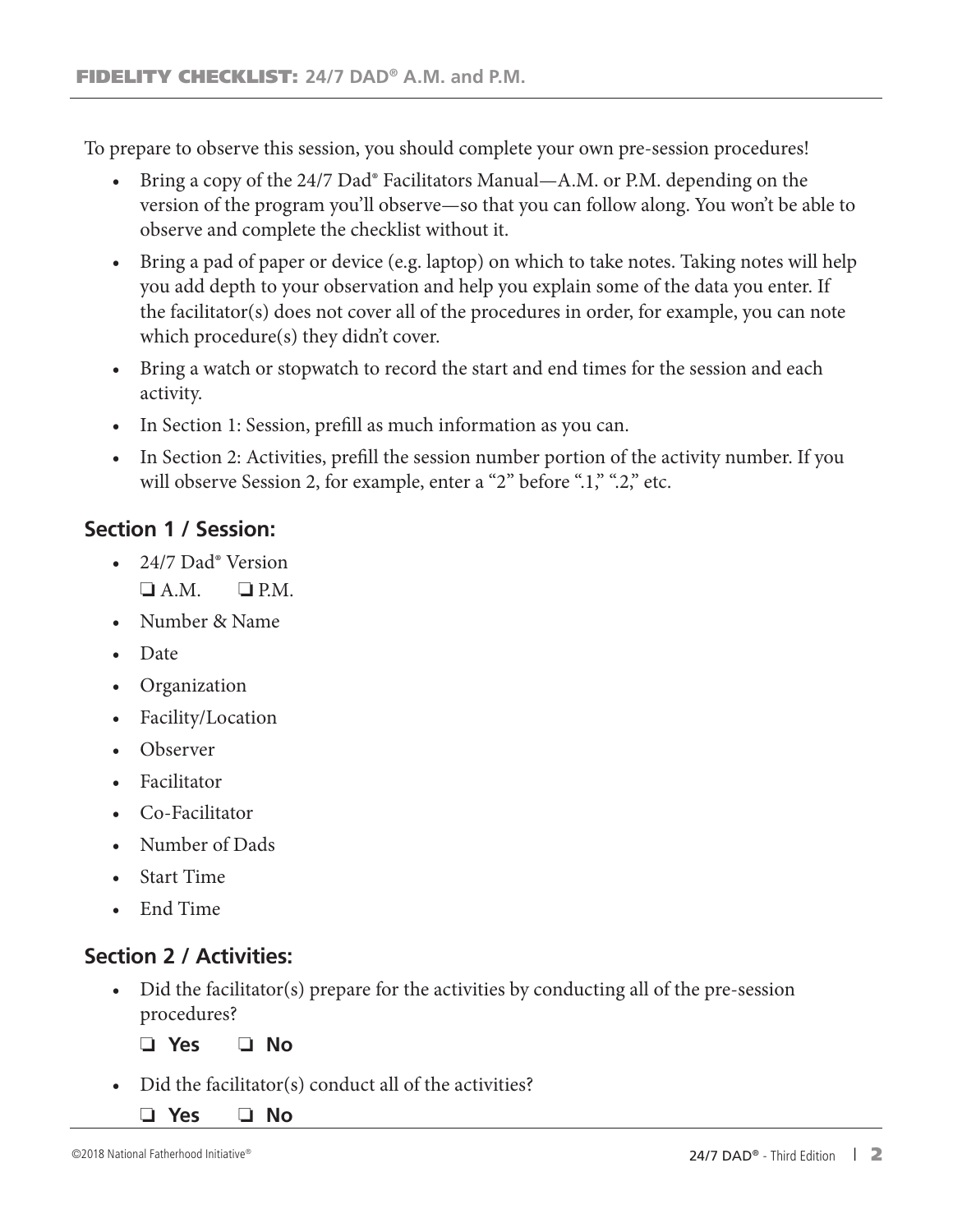• Did the facilitator(s) conduct all of the activities in order?

❏ **Yes** ❏ **No**

• Regardless of how many activities the facilitator(s) conducted, did they conduct them correctly?

❏ **Yes** ❏ **No**

- Did the Dads use the Fathering Handbook?
	- ❏ **Yes** ❏ **No**
- **• Activity \_\_\_\_\_.1**
	- ◉ Timing

**Start Time:\_\_\_\_\_\_\_\_\_\_, End Time\_\_\_\_\_\_\_\_\_\_**

◉ Did the facilitator(s) conduct all of the procedures?

❏ **Yes** ❏ **No**

◉ Did the facilitator(s) conduct all of the procedures in order?

❏ **Yes** ❏ **No** ❏ **Partial**

◉ Did the facilitator(s) use all of the training materials?

❏ **Yes** ❏ **No**

◉ Did the facilitator(s) include/use content or tools/materials not included in the curriculum that prevented them from covering all of the curriculum content?

❏ **Yes** ❏ **No**

◉ If applicable, did the facilitator(s) cover the Critical Point(s)?

❏ **Yes** ❏ **No** ❏ **N/A**

◉ Did the facilitator(s) instruct the Dads to use the Fathering Handbook at the correct time(s) during the activity?

❏ **Yes** ❏ **No**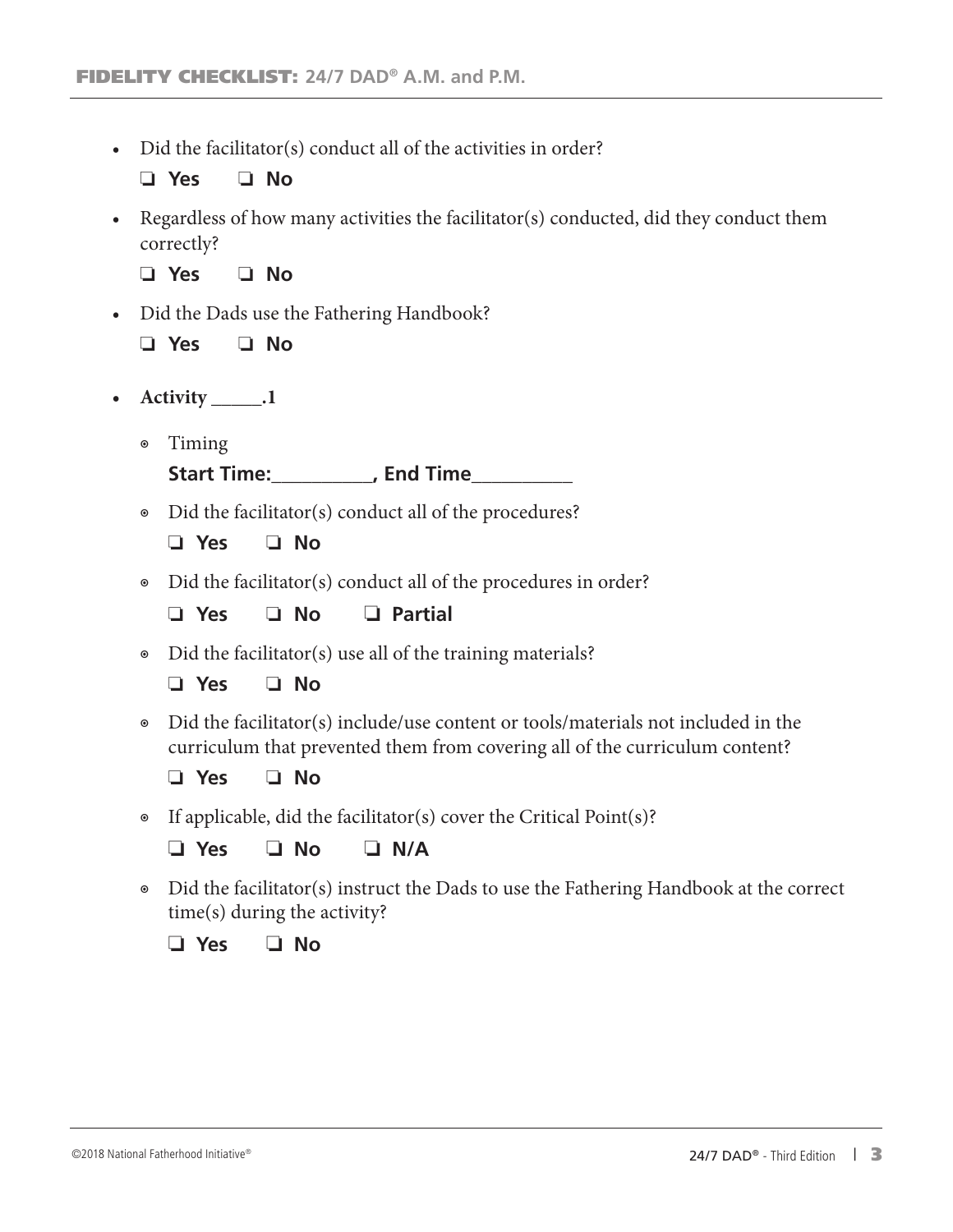| $\bullet$      |                      | Activity _______.2                                                                                                                                               |                                                                                                                       |                                                                        |  |
|----------------|----------------------|------------------------------------------------------------------------------------------------------------------------------------------------------------------|-----------------------------------------------------------------------------------------------------------------------|------------------------------------------------------------------------|--|
|                | $\boldsymbol{\odot}$ | Timing                                                                                                                                                           |                                                                                                                       |                                                                        |  |
|                |                      |                                                                                                                                                                  |                                                                                                                       | Start Time:____________, End Time____________                          |  |
|                | $\boldsymbol{\circ}$ | Did the facilitator(s) conduct all of the procedures?                                                                                                            |                                                                                                                       |                                                                        |  |
|                |                      | $\Box$ Yes                                                                                                                                                       | $\Box$ No                                                                                                             |                                                                        |  |
|                | $\boldsymbol{\circ}$ |                                                                                                                                                                  |                                                                                                                       | Did the facilitator(s) conduct all of the procedures in order?         |  |
|                |                      | $\Box$ Yes                                                                                                                                                       | $\Box$ No                                                                                                             | $\Box$ Partial                                                         |  |
|                | $\boldsymbol{\circ}$ |                                                                                                                                                                  |                                                                                                                       | Did the facilitator(s) use all of the training materials?              |  |
|                |                      | $\Box$ Yes                                                                                                                                                       | $\Box$ No                                                                                                             |                                                                        |  |
|                | $\boldsymbol{\circ}$ | Did the facilitator(s) include/use content or tools/materials not included in the<br>curriculum that prevented them from covering all of the curriculum content? |                                                                                                                       |                                                                        |  |
|                |                      | $\Box$ Yes                                                                                                                                                       | $\Box$ No                                                                                                             |                                                                        |  |
|                | $\boldsymbol{\circ}$ |                                                                                                                                                                  |                                                                                                                       | If applicable, did the facilitator(s) cover the Critical Point $(s)$ ? |  |
|                |                      | $\Box$ Yes                                                                                                                                                       | $\Box$ No                                                                                                             | $\Box$ N/A                                                             |  |
| $\circledcirc$ |                      |                                                                                                                                                                  | Did the facilitator(s) instruct the Dads to use the Fathering Handbook at the correct<br>time(s) during the activity? |                                                                        |  |
|                |                      | $\Box$ Yes                                                                                                                                                       | $\Box$ No                                                                                                             |                                                                        |  |
| $\bullet$      |                      | Activity ______.3                                                                                                                                                |                                                                                                                       |                                                                        |  |
|                | $\boldsymbol{\odot}$ | Timing                                                                                                                                                           |                                                                                                                       |                                                                        |  |
|                |                      |                                                                                                                                                                  |                                                                                                                       | Start Time:____________, End Time____________                          |  |
|                | $\boldsymbol{\circ}$ | Did the facilitator(s) conduct all of the procedures?                                                                                                            |                                                                                                                       |                                                                        |  |
|                |                      | $\Box$ Yes                                                                                                                                                       | $\Box$ No                                                                                                             |                                                                        |  |
|                | $\boldsymbol{\circ}$ |                                                                                                                                                                  |                                                                                                                       | Did the facilitator(s) conduct all of the procedures in order?         |  |
|                |                      | $\Box$ Yes                                                                                                                                                       | $\Box$ No                                                                                                             | <b>Partial</b><br>❏                                                    |  |
|                | $\boldsymbol{\odot}$ |                                                                                                                                                                  |                                                                                                                       | Did the facilitator(s) use all of the training materials?              |  |
|                |                      | $\Box$ Yes                                                                                                                                                       | $\Box$ No                                                                                                             |                                                                        |  |
|                | $\boldsymbol{\odot}$ | Did the facilitator(s) include/use content or tools/materials not included in the<br>curriculum that prevented them from covering all of the curriculum content? |                                                                                                                       |                                                                        |  |
|                |                      | $\Box$ Yes                                                                                                                                                       | $\Box$ No                                                                                                             |                                                                        |  |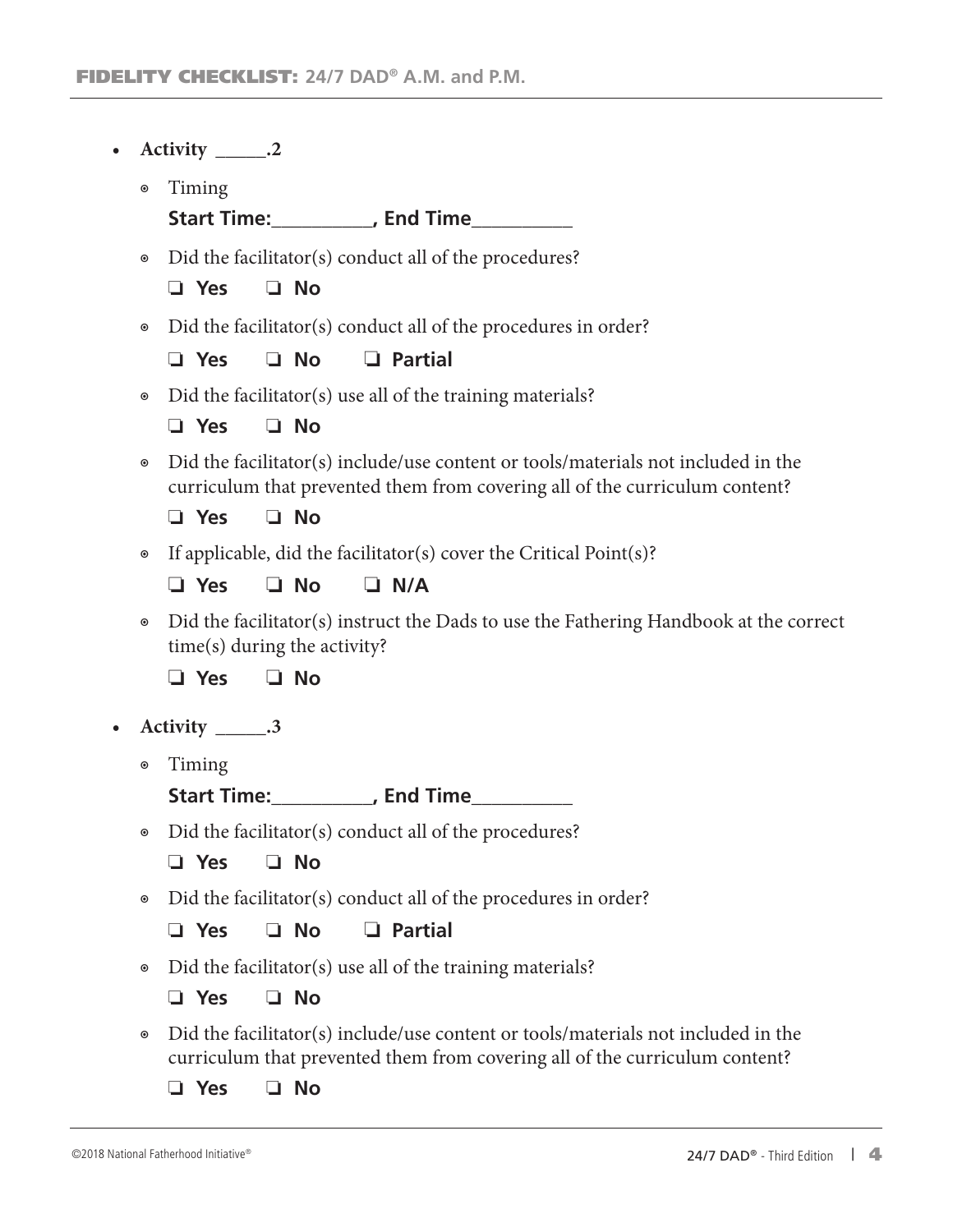◉ If applicable, did the facilitator(s) cover the Critical Point(s)?

❏ **Yes** ❏ **No** ❏ **N/A**

◉ Did the facilitator(s) instruct the Dads to use the Fathering Handbook at the correct time(s) during the activity?

❏ **Yes** ❏ **No**

- **• Activity \_\_\_\_\_.4**
	- ◉ Timing

**Start Time:\_\_\_\_\_\_\_\_\_\_, End Time\_\_\_\_\_\_\_\_\_\_**

◉ Did the facilitator(s) conduct all of the procedures?

❏ **Yes** ❏ **No**

◉ Did the facilitator(s) conduct all of the procedures in order?

❏ **Yes** ❏ **No** ❏ **Partial**

◉ Did the facilitator(s) use all of the training materials?

❏ **Yes** ❏ **No**

◉ Did the facilitator(s) include/use content or tools/materials not included in the curriculum that prevented them from covering all of the curriculum content?

❏ **Yes** ❏ **No**

- ◉ If applicable, did the facilitator(s) cover the Critical Point(s)?
	- ❏ **Yes** ❏ **No** ❏ **N/A**
- ◉ Did the facilitator(s) instruct the Dads to use the Fathering Handbook at the correct time(s) during the activity?

❏ **Yes** ❏ **No**

- **• Activity \_\_\_\_\_.5**
	- ◉ Timing

**Start Time:\_\_\_\_\_\_\_\_\_\_, End Time\_\_\_\_\_\_\_\_\_\_**

- ◉ Did the facilitator(s) conduct all of the procedures?
	- ❏ **Yes** ❏ **No**